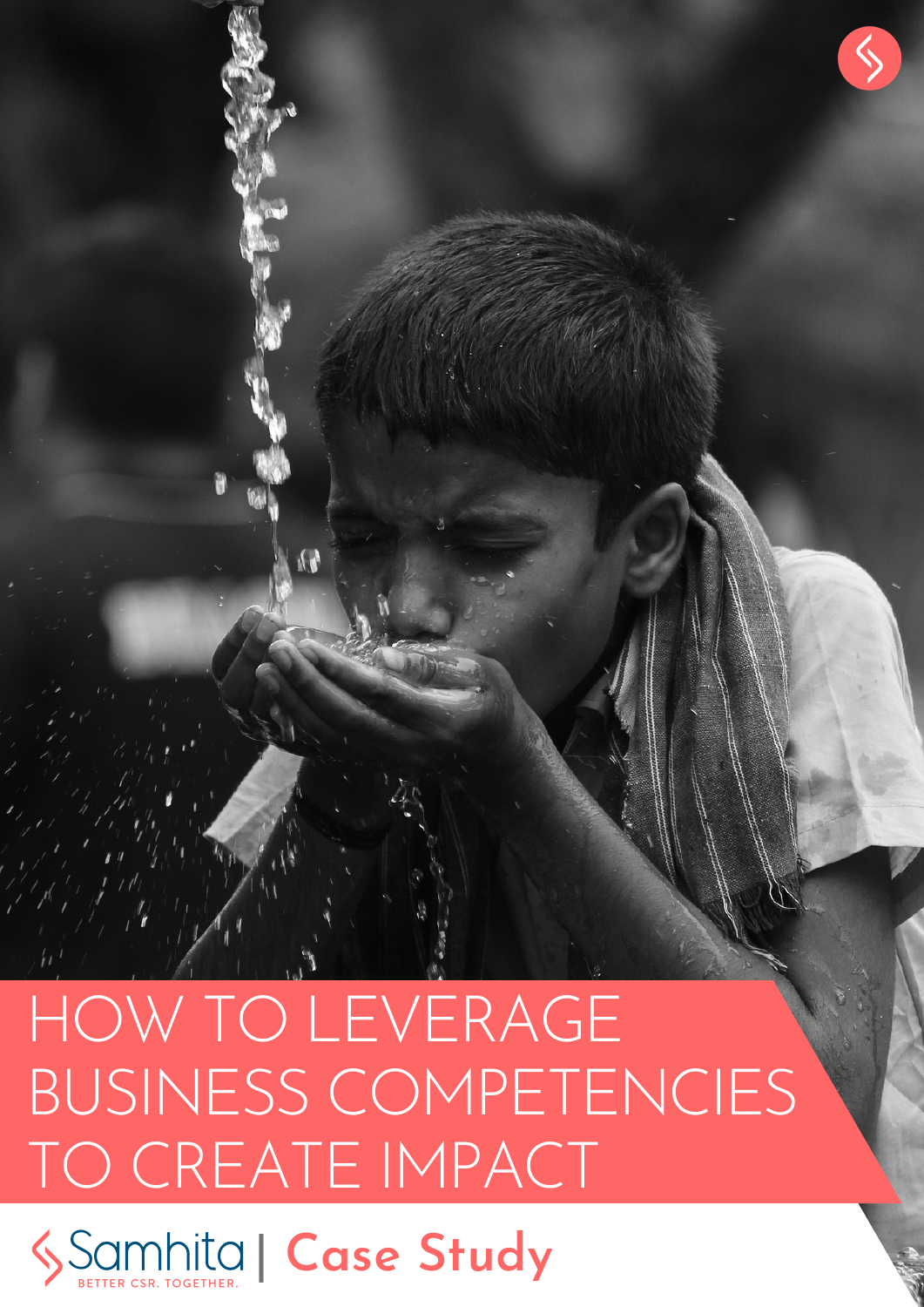

# **THE RECKITT BENCKISER STORY**

Children spend a significant portion of their day at school where WASH services (including access to drinking water, sanitation and hygiene) can impact student learning, health and dignity particularly for girls. Most water and sanitation related diseases can only be prevented by improving a number of hygiene infrastructure and behaviours.

**In 2019, 1 in 4 schools around the world had no hygiene service, meaning they either had no hand washing facility or no water.**



**Despite the importance of hand washing, only 12% of schools in India have access to soaps for hand washing.**

WIth a view to harness the potential of India's next generation to become sanitation change leaders, RB and Samhita designed an intervention which recognizes the role of children as key drivers of change and arms them with the right tools to drive change as well as collaborated with the government to scale the impact.

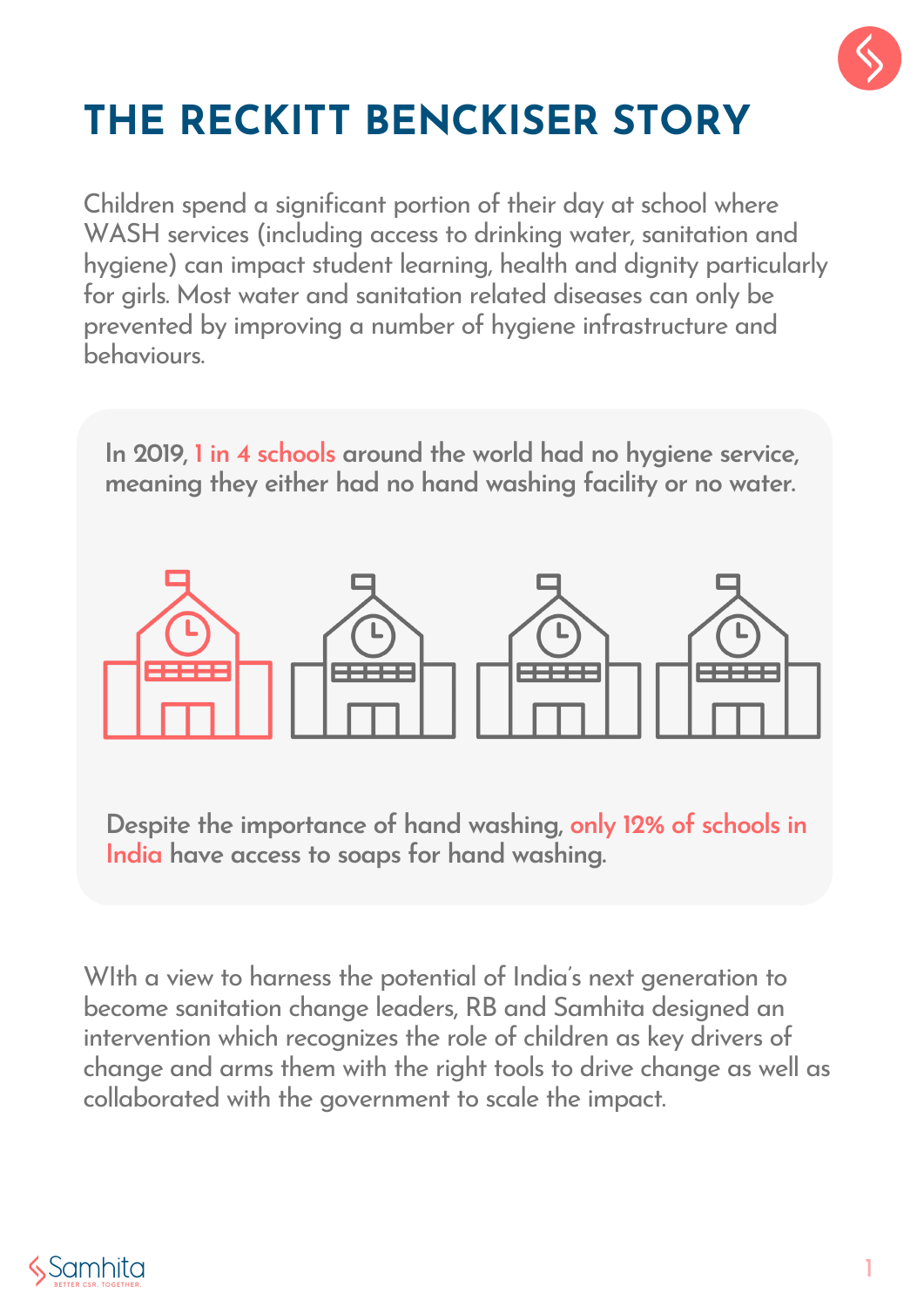

### **HOW DID WE IMPACT 1 LAKH STUDENTS...**

Samhita designed a program with a focus on driving behavior change through community ownership and advocacy at the level of government and the school administration, in addition to imparting education on hygiene practices among children. Our approach to multiply the impact was two fold-



This project has adopted the proven route of community engagement to reach thousands of lives. The Behaviour Change Communication (BCC) plan covers not only hand washing but also the importance of personal and environmental hygiene practices.

Wall paintings, celebration of important international and national events related to WASH were observed in large scale in the states. In addition, students and teachers engaged several community leaders and school management committees in their locations to spread awareness on best practices in the communities.

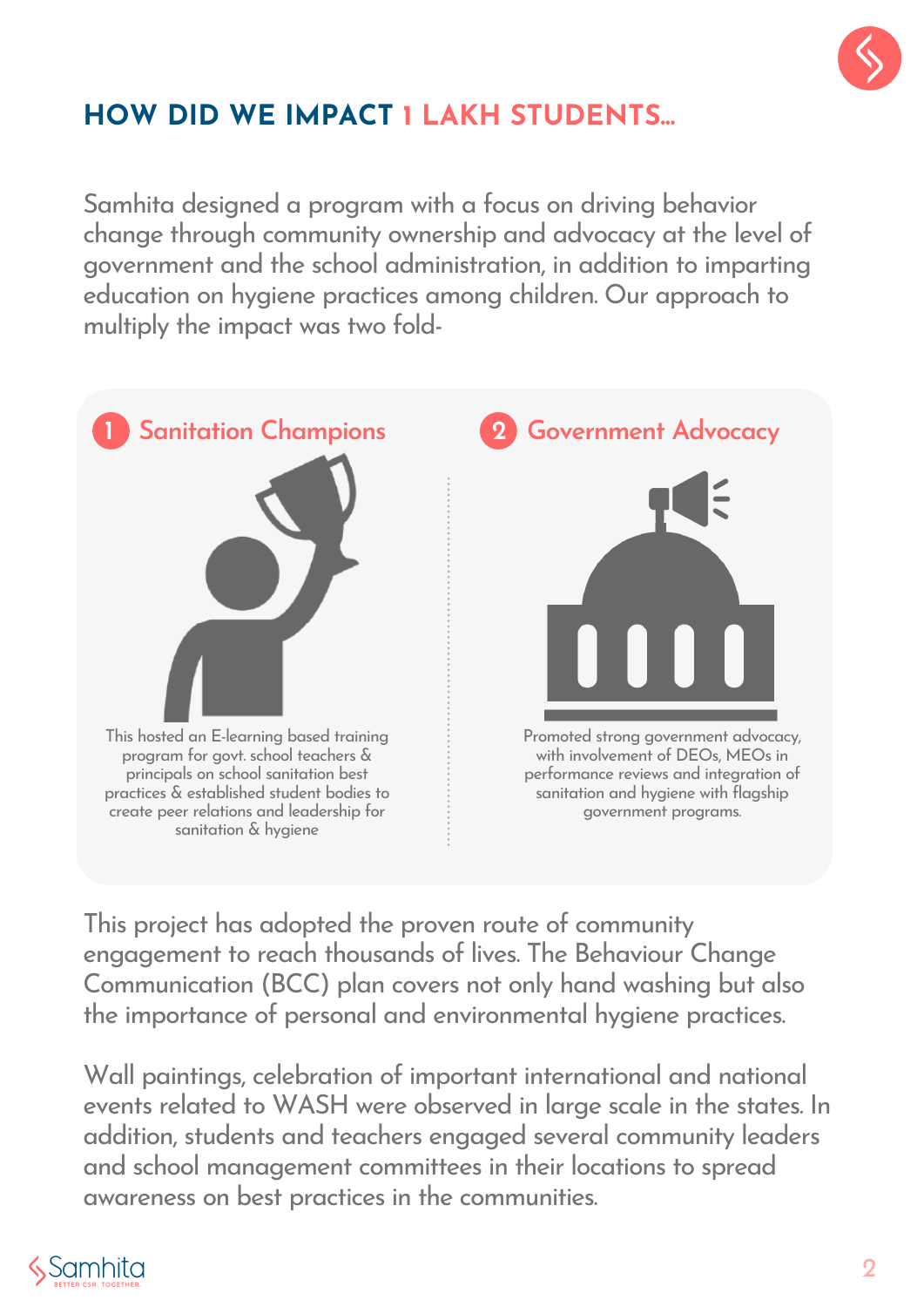

#### **PROJECT REACH & IMPACT**





#### **100%** Teachers

trained across schools



**1500** Schools adopting handwashing as a regular practice



**149** Schools with an improved Swachh Vidyalaya ranking,

rated 5 stars